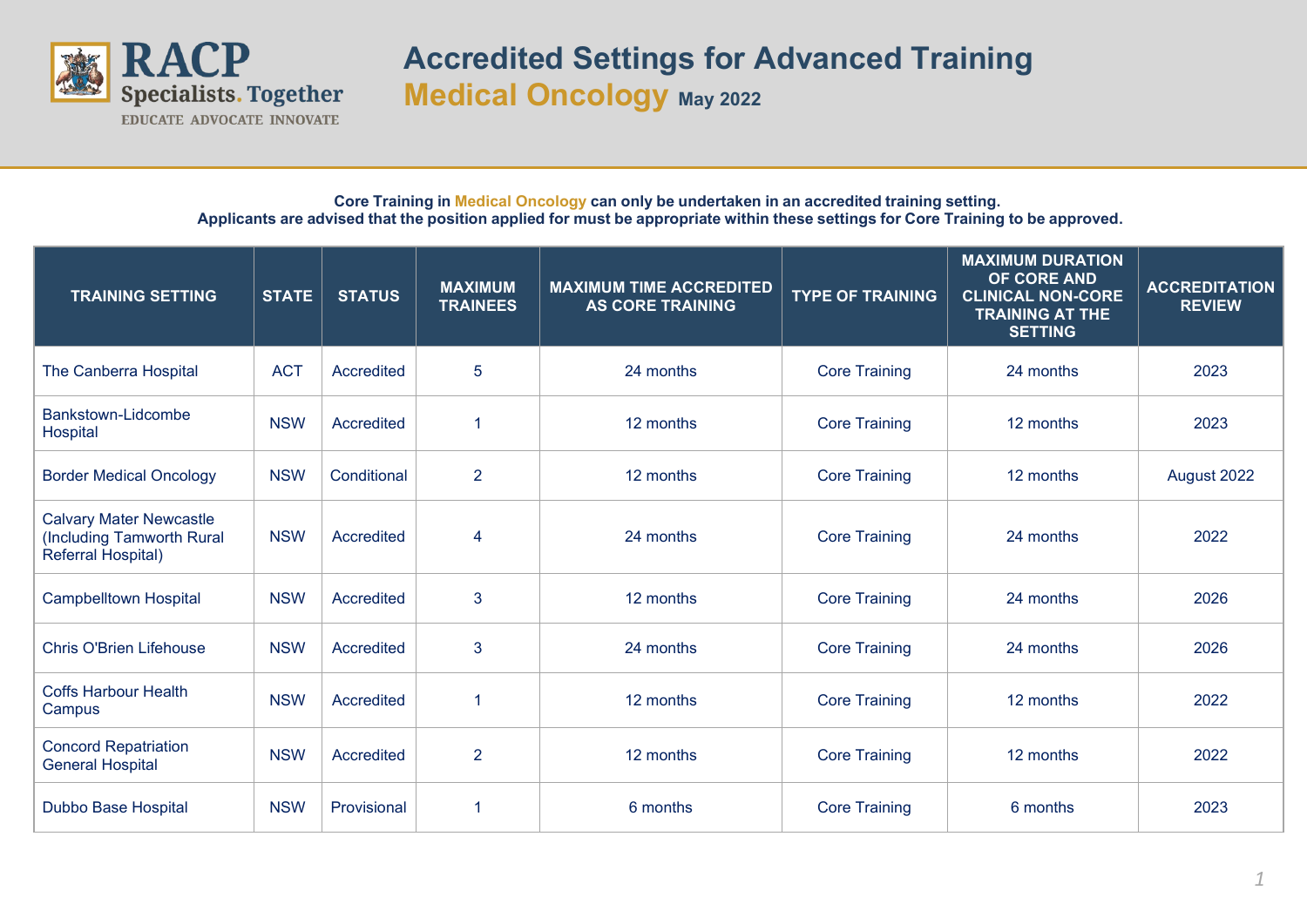| <b>TRAINING SETTING</b>                                                                                                   | <b>STATE</b> | <b>STATUS</b> | <b>MAXIMUM</b><br><b>TRAINEES</b> | <b>MAXIMUM TIME ACCREDITED</b><br><b>AS CORE TRAINING</b>             | <b>TYPE OF TRAINING</b> | <b>MAXIMUM DURATION</b><br>OF CORE AND<br><b>CLINICAL NON-CORE</b><br><b>TRAINING AT THE</b><br><b>SETTING</b> | <b>ACCREDITATION</b><br><b>REVIEW</b> |
|---------------------------------------------------------------------------------------------------------------------------|--------------|---------------|-----------------------------------|-----------------------------------------------------------------------|-------------------------|----------------------------------------------------------------------------------------------------------------|---------------------------------------|
| <b>Central Coast Cancer Centre</b><br>(Including Gosford and<br><b>Wyong Hospitals)</b>                                   | <b>NSW</b>   | Accredited    | $\overline{2}$                    | 12 months                                                             | <b>Core Training</b>    | 24 months                                                                                                      | 2025                                  |
| <b>Lismore Base Hospital</b>                                                                                              | <b>NSW</b>   | Accredited    | $\mathbf{1}$                      | 12 months                                                             | <b>Core Training</b>    | 12 months                                                                                                      | 2024                                  |
| <b>Liverpool Hospital</b><br>(Including Bathurst Hospital<br>and Sydney Southwest<br><b>Private Hospital</b>              | <b>NSW</b>   | Accredited    | 4                                 | 24 months                                                             | <b>Core Training</b>    | 24 months                                                                                                      | 2023                                  |
| <b>Macquarie University</b><br>Hospital                                                                                   | <b>NSW</b>   | Provisional   | $\mathbf{1}$                      | 6 months                                                              | <b>Core Training</b>    | 6 months                                                                                                       | 2023                                  |
| <b>Manning Base Hospital</b>                                                                                              | <b>NSW</b>   | Provisional   | $\mathbf{1}$                      | 6 months                                                              | <b>Core Training</b>    | 12 months                                                                                                      | 2023                                  |
| Mater Hospital, North Sydney                                                                                              | <b>NSW</b>   | Accredited    | $\mathbf{1}$                      | 6 months                                                              | <b>Core Training</b>    | 12 months                                                                                                      | 2024                                  |
| Nepean Hospital                                                                                                           | <b>NSW</b>   | Accredited    | 3                                 | 12 months                                                             | <b>Core Training</b>    | 12 months                                                                                                      | 2026                                  |
| <b>Orange Health Service</b>                                                                                              | <b>NSW</b>   | Accredited    | $\mathbf{1}$                      | 12 months                                                             | <b>Core Training</b>    | 24 months                                                                                                      | August 2022                           |
| Port Macquarie Base<br>Hospital                                                                                           | <b>NSW</b>   | Accredited    | $\mathbf{1}$                      | 12 months                                                             | <b>Core Training</b>    | 12 months                                                                                                      | 2024                                  |
| <b>Prince of Wales Hospital</b>                                                                                           | <b>NSW</b>   | Accredited    | $\overline{2}$                    | 12 months                                                             | <b>Core Training</b>    | 12 months                                                                                                      | 2024                                  |
| <b>Royal North Shore Hospital</b><br>(Including North Shore<br>Private Hospital and<br>Melanoma Institute of<br>Australia | <b>NSW</b>   | Accredited    | $6\phantom{1}6$                   | 24 months<br>(maximum 4 months at<br>Melanoma Institute of Australia) | <b>Core Training</b>    | 24 months                                                                                                      | August 2022                           |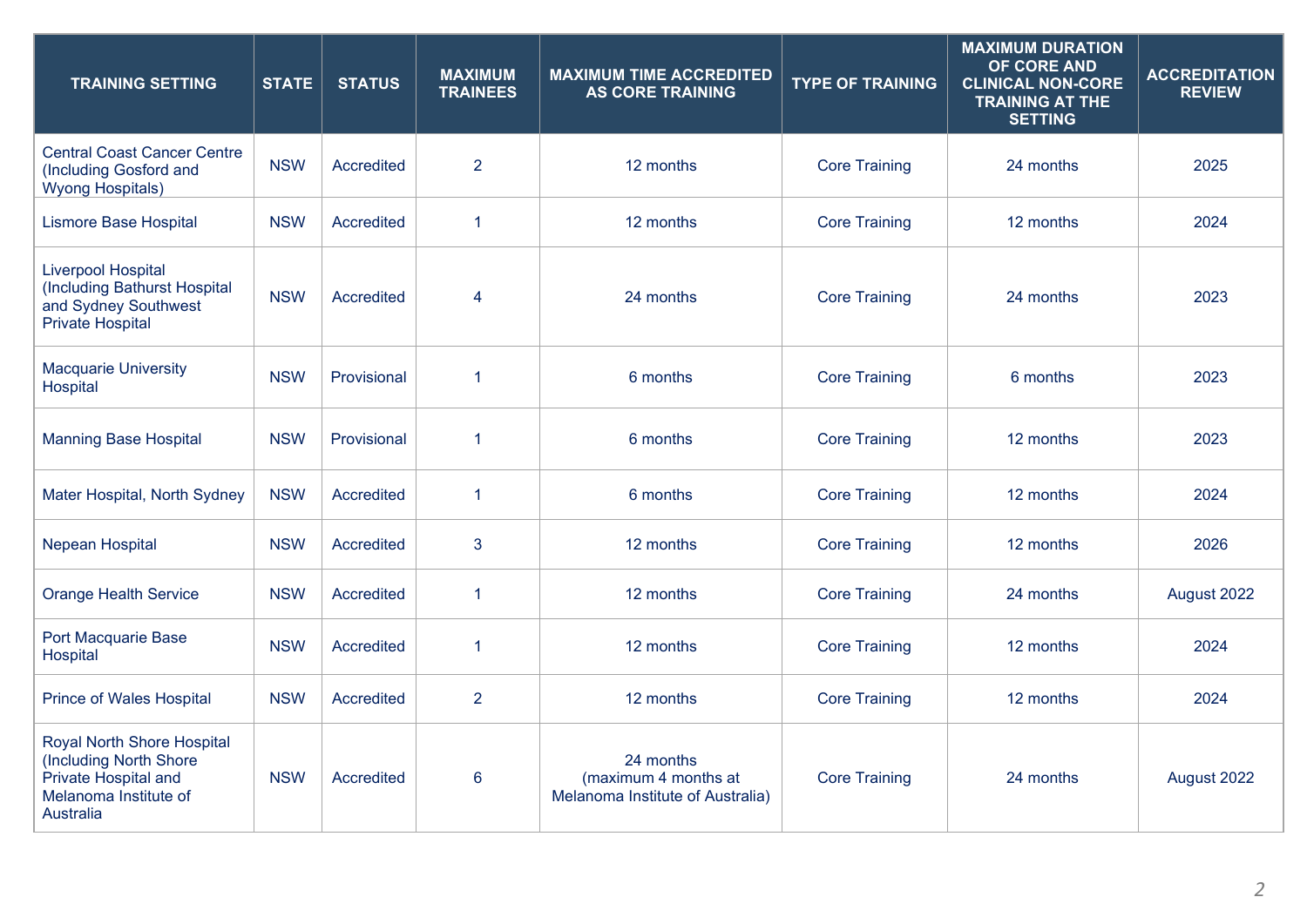| <b>TRAINING SETTING</b>                    | <b>STATE</b> | <b>STATUS</b> | <b>MAXIMUM</b><br><b>TRAINEES</b> | <b>MAXIMUM TIME ACCREDITED</b><br><b>AS CORE TRAINING</b> | <b>TYPE OF TRAINING</b> | <b>MAXIMUM DURATION</b><br>OF CORE AND<br><b>CLINICAL NON-CORE</b><br><b>TRAINING AT THE</b><br><b>SETTING</b> | <b>ACCREDITATION</b><br><b>REVIEW</b> |
|--------------------------------------------|--------------|---------------|-----------------------------------|-----------------------------------------------------------|-------------------------|----------------------------------------------------------------------------------------------------------------|---------------------------------------|
| <b>St George Hospital</b>                  | <b>NSW</b>   | Accredited    | $\mathbf{3}$                      | 24 months                                                 | <b>Core Training</b>    | 24 months                                                                                                      | 2024                                  |
| <b>St George Private Hospital</b>          | <b>NSW</b>   | Conditional   | $\mathbf{1}$                      | 3 months                                                  | <b>Core Training</b>    | 6 months                                                                                                       | 2023                                  |
| <b>Sutherland Hospital</b>                 | <b>NSW</b>   | Accredited    | $\mathbf{3}$                      | 6 months                                                  | <b>Core Training</b>    | 6 months                                                                                                       | 2026                                  |
| <b>St Vincent's Hospital</b>               | <b>NSW</b>   | Accredited    | $\overline{2}$                    | 12 months                                                 | <b>Core Training</b>    | 24 months                                                                                                      | 2026                                  |
| <b>Sydney Adventist Hospital</b>           | <b>NSW</b>   | Accredited    | 1                                 | 6 months                                                  | <b>Core Training</b>    | 6 months                                                                                                       | 2026                                  |
| <b>Tamworth Rural Referral</b><br>Hospital | <b>NSW</b>   | Accredited    | 1                                 | 6 months                                                  | <b>Core Training</b>    | 6 months                                                                                                       | 2022                                  |
| The Tweed Hospital                         | <b>NSW</b>   | Conditional   | $\mathbf{1}$                      | 12 months                                                 | <b>Core Training</b>    | 12 months                                                                                                      | 2021                                  |
| <b>Westmead and Blacktown</b><br>Hospitals | <b>NSW</b>   | Accredited    | 8                                 | 24 months                                                 | <b>Core Training</b>    | 24 months                                                                                                      | 2024                                  |
| <b>Wollongong Hospital</b>                 | <b>NSW</b>   | Accredited    | $\overline{2}$                    | 12 months                                                 | <b>Core Training</b>    | 12 months                                                                                                      | 2024                                  |
| <b>Royal Darwin Hospital</b>               | <b>NT</b>    | Accredited    | 1                                 | 6 months                                                  | <b>Core Training</b>    | 12 months                                                                                                      | August 2022                           |
| <b>Cairns Hospital</b>                     | <b>QLD</b>   | Accredited    | $\overline{2}$                    | 12 months                                                 | <b>Core Training</b>    | 12 months                                                                                                      | 2024                                  |
| <b>Gold Coast University</b><br>Hospital   | <b>QLD</b>   | Accredited    | $\overline{2}$                    | 12 months                                                 | <b>Core Training</b>    | 12 months                                                                                                      | 2022                                  |
| Ipswich Hospital                           | <b>QLD</b>   | Provisional   | 1                                 | 6 months                                                  | <b>Core Training</b>    | 6 months                                                                                                       | 2023                                  |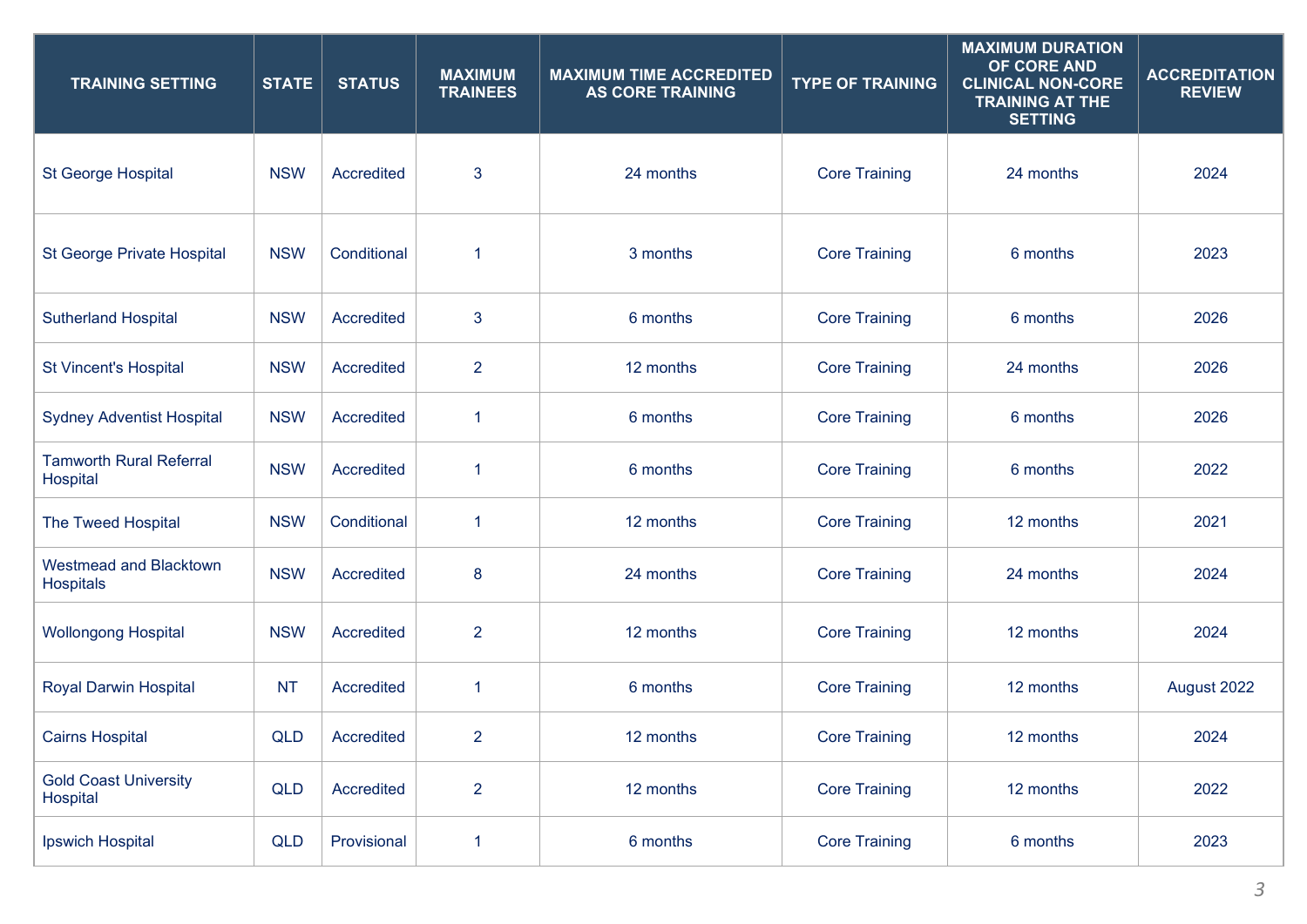| <b>TRAINING SETTING</b>                                                    | <b>STATE</b> | <b>STATUS</b> | <b>MAXIMUM</b><br><b>TRAINEES</b> | <b>MAXIMUM TIME ACCREDITED</b><br><b>AS CORE TRAINING</b> | <b>TYPE OF TRAINING</b> | <b>MAXIMUM DURATION</b><br>OF CORE AND<br><b>CLINICAL NON-CORE</b><br><b>TRAINING AT THE</b><br><b>SETTING</b> | <b>ACCREDITATION</b><br><b>REVIEW</b> |
|----------------------------------------------------------------------------|--------------|---------------|-----------------------------------|-----------------------------------------------------------|-------------------------|----------------------------------------------------------------------------------------------------------------|---------------------------------------|
| <b>Mackay Base Hospital</b>                                                | <b>QLD</b>   | Provisional   | 1                                 | 6 months                                                  | <b>Core Training</b>    | 6 months                                                                                                       | 2023                                  |
| <b>Mater Hospital Brisbane</b>                                             | <b>QLD</b>   | Accredited    | $\overline{2}$                    | 12 months                                                 | <b>Core Training</b>    | 12 months                                                                                                      | 2022                                  |
| Princess Alexandra Hospital                                                | <b>QLD</b>   | Accredited    | 3                                 | 12 months                                                 | <b>Core Training</b>    | 12 months                                                                                                      | 2022                                  |
| <b>Redcliffe Hospital</b>                                                  | <b>QLD</b>   | Accredited    | 1                                 | 6 months                                                  | <b>Core Training</b>    | 12 months                                                                                                      | 2026                                  |
| <b>Rockhampton Hospital</b>                                                | <b>QLD</b>   | Provisional   | 1                                 | 6 months                                                  | <b>Core Training</b>    | 6 months                                                                                                       | 2023                                  |
| Royal Brisbane and<br><b>Women's Hospital</b>                              | <b>QLD</b>   | Accredited    | 4                                 | 24 months                                                 | <b>Core Training</b>    | 24 months                                                                                                      | 2022                                  |
| <b>Sunshine Coast University</b><br>Hospital                               | <b>QLD</b>   | Accredited    | $\overline{2}$                    | 6 months                                                  | <b>Core Training</b>    | 12 months                                                                                                      | 2024                                  |
| The Prince Charles Hospital                                                | <b>QLD</b>   | Accredited    | 1                                 | 6 months                                                  | <b>Core Training</b>    | 6 months                                                                                                       | 2022                                  |
| <b>Toowoomba Hospital</b>                                                  | <b>QLD</b>   | Accredited    | 1                                 | 6 months                                                  | <b>Core Training</b>    | 6 months                                                                                                       | 2026                                  |
| <b>Townsville Hospital</b>                                                 | <b>QLD</b>   | Accredited    | $\overline{2}$                    | 12 months                                                 | <b>Core Training</b>    | 12 months                                                                                                      | 2022                                  |
| <b>Calvary North Adelaide</b><br>Hospital                                  | <b>SA</b>    | Accredited    | 1                                 | 12 months                                                 | <b>Core Training</b>    | 12 months                                                                                                      | August 2022                           |
| <b>Flinders Medical Centre</b><br>(including Flinders Private<br>Hospital) | <b>SA</b>    | Accredited    | 3                                 | 24 months                                                 | <b>Core Training</b>    | 24 months                                                                                                      | August 2022                           |
| <b>Lyell McEwin Hospital</b>                                               | <b>SA</b>    | Accredited    | $\overline{2}$                    | 12 months                                                 | <b>Core Training</b>    | 12 months                                                                                                      | 2023                                  |
| Queen Elizabeth Hospital                                                   | <b>SA</b>    | Accredited    | $\overline{2}$                    | 12 months                                                 | <b>Core Training</b>    | 24 months                                                                                                      | August 2022                           |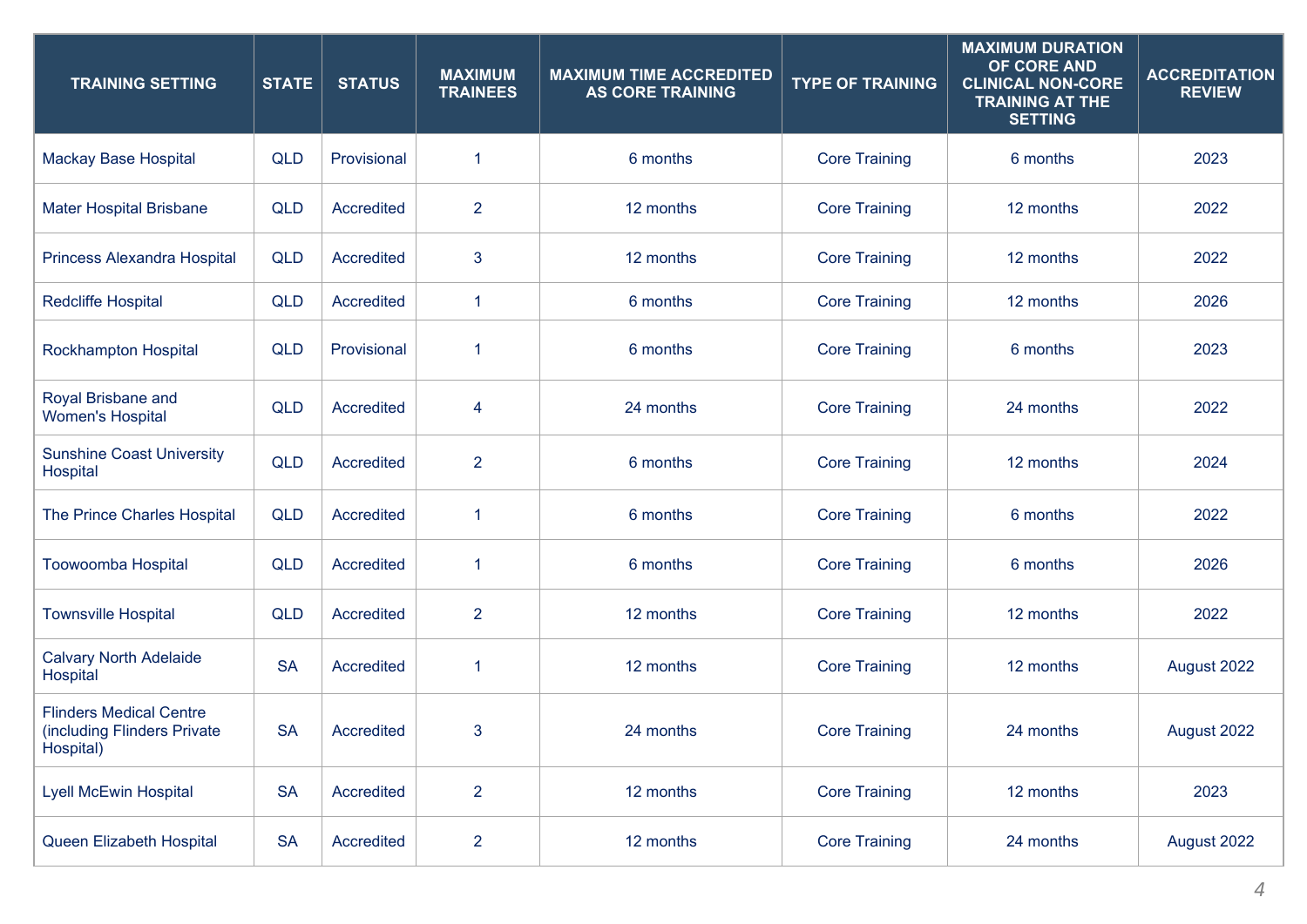| <b>TRAINING SETTING</b>            | <b>STATE</b> | <b>STATUS</b> | <b>MAXIMUM</b><br><b>TRAINEES</b> | <b>MAXIMUM TIME ACCREDITED</b><br><b>AS CORE TRAINING</b> | <b>TYPE OF TRAINING</b> | <b>MAXIMUM DURATION</b><br>OF CORE AND<br><b>CLINICAL NON-CORE</b><br><b>TRAINING AT THE</b><br><b>SETTING</b> | <b>ACCREDITATION</b><br><b>REVIEW</b> |
|------------------------------------|--------------|---------------|-----------------------------------|-----------------------------------------------------------|-------------------------|----------------------------------------------------------------------------------------------------------------|---------------------------------------|
| Royal Adelaide Hospital            | <b>SA</b>    | Accredited    | 3                                 | 24 months                                                 | <b>Core Training</b>    | 24 months                                                                                                      | 2022                                  |
| Icon Cancer Centre Hobart          | <b>TAS</b>   | Provisional   | $\mathbf{1}$                      | 6 months                                                  | <b>Core Training</b>    | 6 months                                                                                                       | 2023                                  |
| <b>Launceston General Hospital</b> | <b>TAS</b>   | Accredited    | $\mathbf{1}$                      | 12 months                                                 | <b>Core Training</b>    | 12 months                                                                                                      | August 2022                           |
| <b>Royal Hobart Hospital</b>       | <b>TAS</b>   | Accredited    | $\overline{2}$                    | 12 months                                                 | <b>Core Training</b>    | 24 months                                                                                                      | 2023                                  |
| <b>Alfred Hospital</b>             | <b>VIC</b>   | Accredited    | 3                                 | 12 months                                                 | <b>Core Training</b>    | 12 months                                                                                                      | 2024                                  |
| <b>Austin Health</b>               | <b>VIC</b>   | Accredited    | 4                                 | 12 months                                                 | <b>Core Training</b>    | 24 months                                                                                                      | 2021                                  |
| <b>Ballarat Health Services</b>    | <b>VIC</b>   | Accredited    | 1                                 | 12 months                                                 | <b>Core Training</b>    | 12 months                                                                                                      | 2022                                  |
| <b>Bendigo Health</b>              | <b>VIC</b>   | Accredited    | 1                                 | 12 months                                                 | <b>Core Training</b>    | 12 months                                                                                                      | 2024                                  |
| <b>Box Hill Hospital</b>           | <b>VIC</b>   | Accredited    | 3                                 | 12 months                                                 | <b>Core Training</b>    | 24 months                                                                                                      | 2026                                  |
| Cabrini Hospital - Brighton        | <b>VIC</b>   | Accredited    | $\mathbf{1}$                      | 6 months                                                  | <b>Core Training</b>    | 12 months                                                                                                      | 2026                                  |
| Cabrini Hospital - Malvern         | <b>VIC</b>   | Accredited    | 1                                 | 6 months                                                  | <b>Core Training</b>    | 6 months                                                                                                       | 2023                                  |
| <b>Epworth Richmond</b>            | <b>VIC</b>   | Provisional   | 1                                 | 6 months                                                  | <b>Core Training</b>    | 6 months                                                                                                       | 2023                                  |
| <b>Frankston Hospital</b>          | <b>VIC</b>   | Accredited    | $\overline{2}$                    | 12 months                                                 | <b>Core Training</b>    | 12 months                                                                                                      | 2026                                  |
| <b>Goulburn Valley Health</b>      | <b>VIC</b>   | Accredited    | 1                                 | 6 months                                                  | <b>Core Training</b>    | 12 months                                                                                                      | August 2022                           |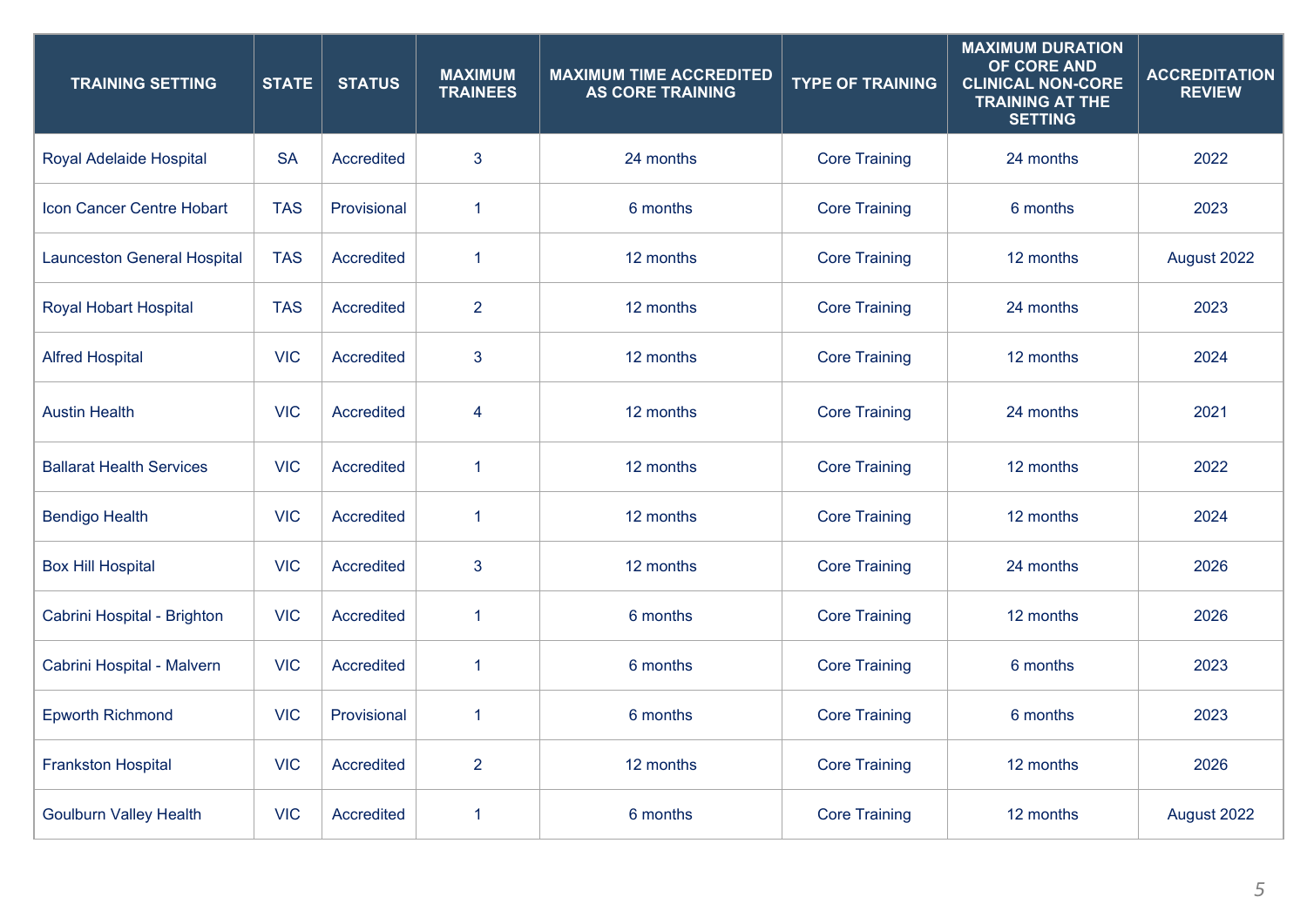| <b>TRAINING SETTING</b>                                                                                    | <b>STATE</b> | <b>STATUS</b> | <b>MAXIMUM</b><br><b>TRAINEES</b> | <b>MAXIMUM TIME ACCREDITED</b><br><b>AS CORE TRAINING</b> | <b>TYPE OF TRAINING</b> | <b>MAXIMUM DURATION</b><br>OF CORE AND<br><b>CLINICAL NON-CORE</b><br><b>TRAINING AT THE</b><br><b>SETTING</b> | <b>ACCREDITATION</b><br><b>REVIEW</b> |
|------------------------------------------------------------------------------------------------------------|--------------|---------------|-----------------------------------|-----------------------------------------------------------|-------------------------|----------------------------------------------------------------------------------------------------------------|---------------------------------------|
| Latrobe Regional Hospital                                                                                  | <b>VIC</b>   | Provisional   | $\overline{2}$                    | 6 months                                                  | <b>Core Training</b>    | 12 months                                                                                                      | 2023                                  |
| <b>Maroondah Hospital</b>                                                                                  | <b>VIC</b>   | Conditional   | $\overline{2}$                    | 6 months                                                  | <b>Core Training</b>    | 12 months                                                                                                      | 2023                                  |
| Monash Health (including<br><b>Monash Medical Centre,</b><br>Moorabbin Hospital and<br>Dandenong Hospital) | <b>VIC</b>   | Accredited    | 5                                 | 12 months                                                 | <b>Core Training</b>    | 24 months                                                                                                      | 2023                                  |
| <b>Peter MacCallum Cancer</b><br>Centre                                                                    | <b>VIC</b>   | Accredited    | 6                                 | 24 months                                                 | <b>Core Training</b>    | 24 months                                                                                                      | 2023                                  |
| <b>St Vincent's Hospital</b>                                                                               | <b>VIC</b>   | Accredited    | $\overline{2}$                    | 12 months                                                 | <b>Core Training</b>    | 12 months                                                                                                      | 2022                                  |
| <b>St Vincent's Private Hospital</b>                                                                       | <b>VIC</b>   | Accredited    | 1                                 | 6 months                                                  | <b>Core Training</b>    | 6 months                                                                                                       | 2026                                  |
| The Northern Hospital                                                                                      | <b>VIC</b>   | Accredited    | 1                                 | 12 months                                                 | <b>Core Training</b>    | 12 months                                                                                                      | 2022                                  |
| <b>University Hospital Geelong</b><br>(including Andrew Love<br><b>Cancer Centre and Barwon</b><br>Health) | <b>VIC</b>   | Accredited    | $\overline{2}$                    | 24 months                                                 | <b>Core Training</b>    | 24 months                                                                                                      | August 2022                           |
| <b>Warrnambool Base Hospital</b>                                                                           | <b>VIC</b>   | Accredited    | 1                                 | 6 months                                                  | <b>Core Training</b>    | 6 months                                                                                                       | 2022                                  |
| <b>Western Health</b>                                                                                      | <b>VIC</b>   | Accredited    | 3                                 | 12 months                                                 | <b>Core Training</b>    | 12 months                                                                                                      | 2022                                  |
| <b>Fiona Stanley Hospital</b>                                                                              | <b>WA</b>    | Accredited    | 5                                 | 12 months                                                 | <b>Core Training</b>    | 24 months                                                                                                      | 2026                                  |
| Sir Charles Gairdner Hospital                                                                              | <b>WA</b>    | Accredited    | 5                                 | 24 months                                                 | <b>Core Training</b>    | 24 months                                                                                                      | 2022                                  |

**Please find below further details on Overseas Training Settings**